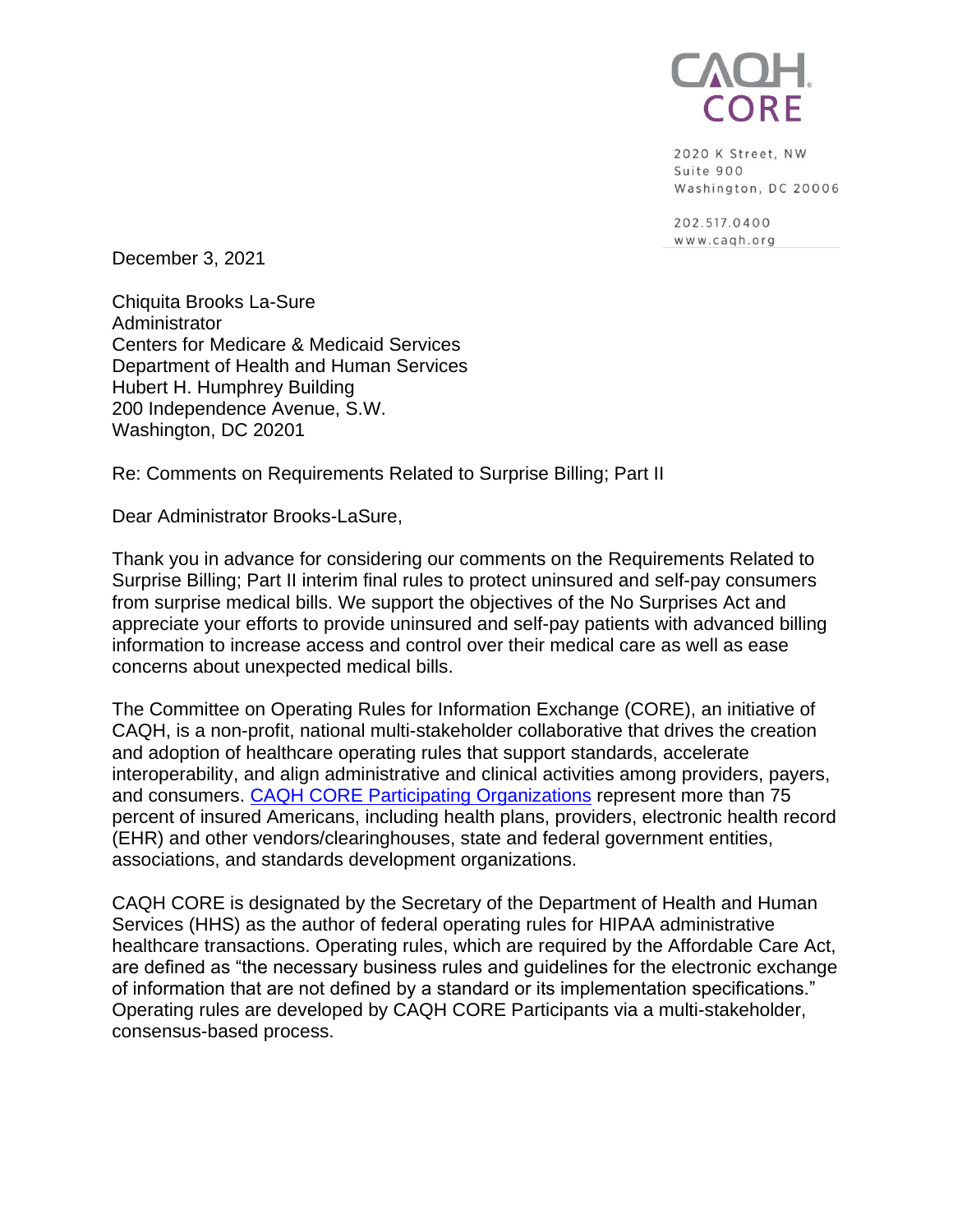CAQH CORE comments on the Requirements Related to Surprise Billing; Part II interim final rules are based on our history of working with stakeholders across the healthcare industry. Together, we work to promote interoperability, reduce administrative burden, and collaborate to coalesce around practical solutions to some of the most complex and onerous healthcare problems. Recent discussions with our healthcare partners have focused on the importance of the good faith estimate and advanced explanation of benefits (EOB) provisions of the No Surprises Act and the opportunity for industry to come together to avoid potential duplication of effort or inconsistent implementation of these requirements. Our comments on areas that HHS has asked for additional guidance will focus on the need for standardized processes and workflow adjustments to meet the good faith estimate requirements without creating undue burden for patients and providers. Our remarks specifically address the following areas which HHS is seeking comments:

- The approach on how providers and facilities will provide a good faith estimate to individuals not enrolled in a plan or coverage or not seeking to have a claim submitted
- Publicly available resources, methods, and potential standardized formatting or design that could facilitate the communication of good faith estimate information in a clear and understandable manner
- How required methods for providing a good faith estimate may affect small or rural providers or facilities
- Methods and standardized processes that could facilitate accurate and efficient transmission of good faith estimate information from co-providers or co-facilities to convening providers or convening facilities
- Potential benefits and challenges of using a standardized form that could serve as a base for the good faith estimate for uninsured or self-pay individuals

In addition, CAQH CORE offers our assistance as the agencies develop future regulations to implement the No Surprises Act.

# **CAQH CORE Advanced Explanation of Benefits Advisory Group**

We are pleased to share that CAQH CORE launched an Advanced Explanation of Benefits Advisory Group in August 2021 to bring industry stakeholders together to coalesce on how industry can implement requirements of the No Surprises Act, leveraging standards to support a uniform approach. The group includes over 60 participants representing over 30 healthcare stakeholders including providers, health plans, clearinghouses, vendors, associations, standards development organizations, and government entities. The initial focus of the group was to develop recommendations pertaining to messaging standards, connectivity protocols, and related data content to support the exchange of good faith estimates between providers and payers. After extensive discussion, research, and surveying, the group agreed to the following recommendations: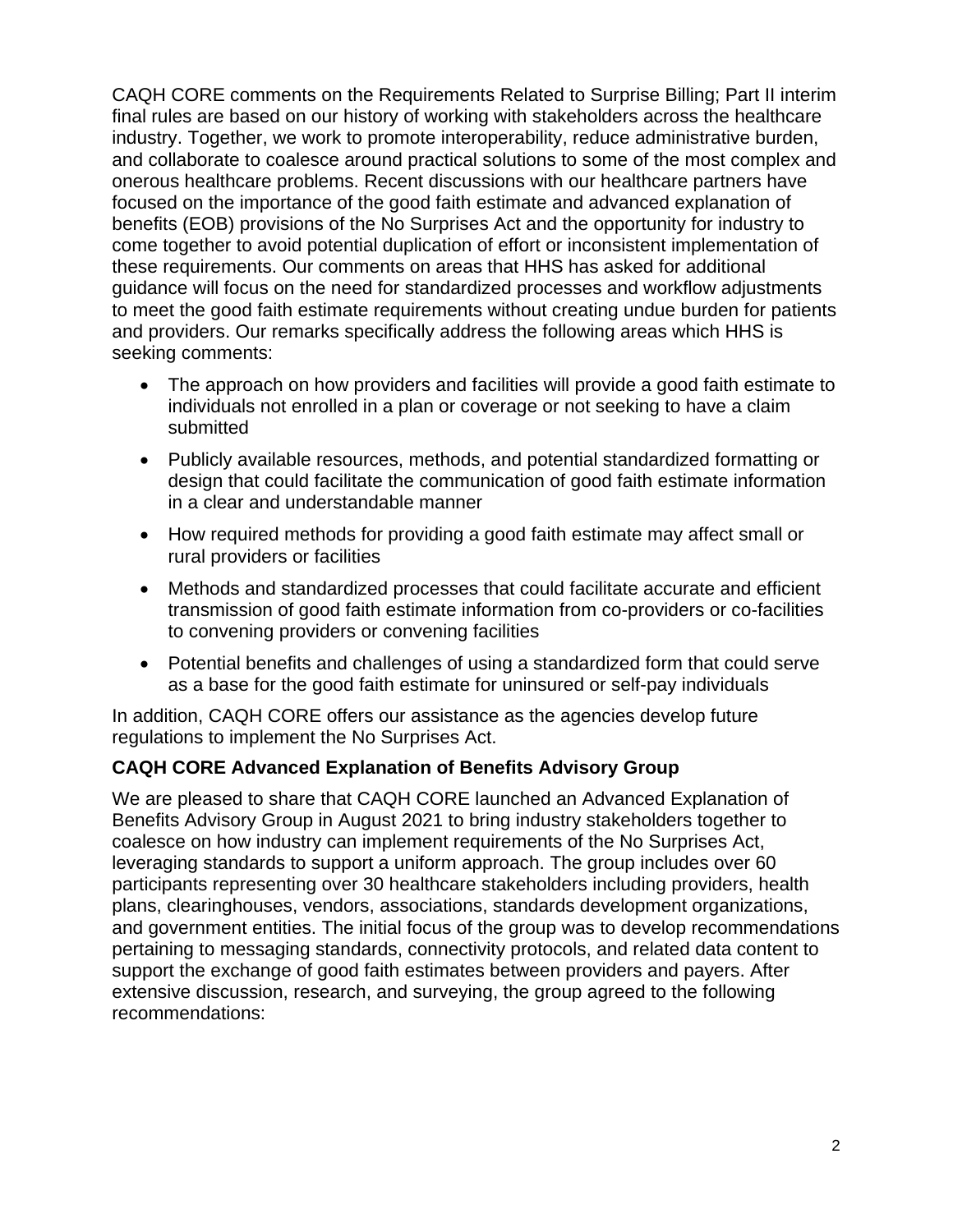- **Messaging Standards:** Use of X12 837 Professional Pre-Determination X291, X12 837 Professional Pre-Determination X292, and HL7 FHIR.
- **Connectivity Methods:** Use of CAQH CORE Connectivity and HL7 FHIR APIs.
- **Uniform Data Content:** Establish uniform data elements pertaining to indicators, patients, providers/facilities, and services.

Additional detail around these published recommendations can be found [here.](https://www.caqh.org/sites/default/files/CORE_Price_Transparency_Whitepaper.pdf)

CAQH CORE's Advanced Explanation of Benefits Advisory Group will continue to apply its consensus-based approach to engage in industry discussions, assess additional use cases, evaluate operating rule opportunities, and consider pilot projects to drive the industry forward to support price transparency. Tentative next steps for the group include developing recommendations for a comprehensive advanced explanation of benefits data set that will enable common information flow and format across all advanced explanation of benefits, and recommendations for provider communications related to charges for items and services performed during a period of care. Any advanced explanation of benefits data set developed by the group could also inform a data set for the good faith estimate for uninsured and self-pay patients. Our work may be helpful as the agencies consider related regulations and we invite the Centers for Medicare & Medicaid Services (CMS) to continue participating in the Advisory Group and the other agencies to join.

# **Comments on Requirements Related to Surprise Billing; Part II**

The interim final rules require a statement of a good faith estimate of expected charges to an uninsured or self-pay individual who schedules an item or service at least three business days before the date of such item or service and no later than one business day of scheduling. The rules further state that when an uninsured or self-pay individual requests a good faith estimate of expected charges, but the item or service has not been scheduled, a good faith estimate must be delivered within three business days of their request. Additionally, the interim final rules introduce the concept of a "convening health care provider or facility," responsible for providing the good faith estimate to the uninsured or self-pay individual and "co-providers and co-facilities" that provide components of the items or services for which a good faith estimate is requested. The convening provider must contact all applicable co-providers and co-facilities no later than one business day after the request for the good faith estimate is received or after the primary item or service is scheduled to request expected charges for the good faith estimate.

Providing uninsured individuals with a good faith estimate in advance of an item or service will help inform care decisions and patient planning. However, CAQH CORE is concerned about how these requirements will be operationalized by industry and how they may relate to future requirements for the advanced EOB and appreciates the enforcement discretion related to the inclusion of charges from co-providers and cofacilities. The provider-to-provider data exchange needed to meet these requirements present a unique challenge as they require new workflows and interactions between disparate entities. CAQH CORE research indicates there is no simple solution that can be quickly implemented that meets all requirements and urges industry to avoid disparate, propriety, and non-standardized approaches that create more burden and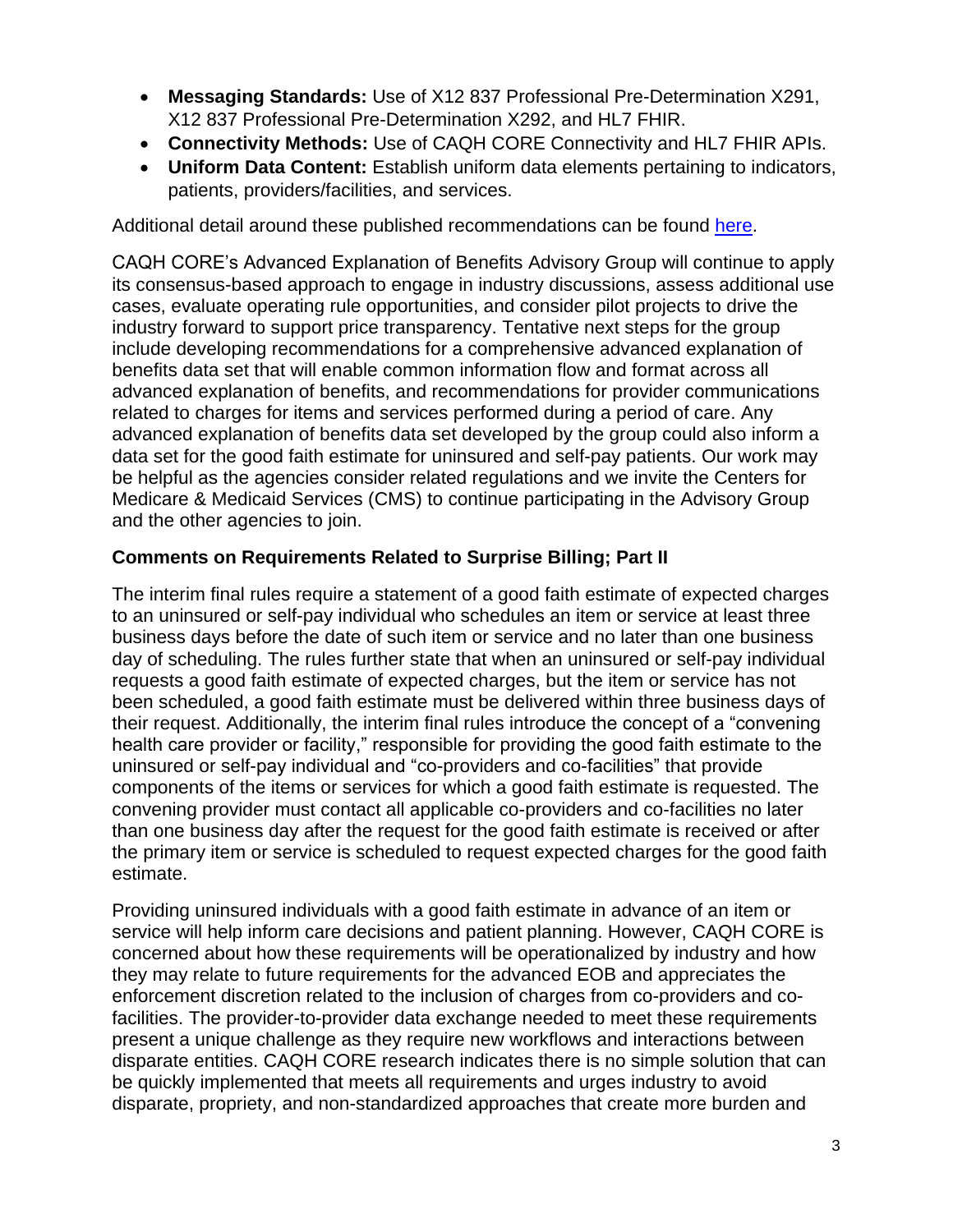confusion than value for patients and providers. More detailed guidance from the agencies on definitions and expected workflow processes is needed. Specifically, CAQH CORE's recent conversations with industry stakeholders have highlighted the need for additional direction on initiation, design, and required elements of a good faith estimate with the understanding that provider capabilities and current workflows may not align, as well as the need for patient education on the use and applicability of a good faith estimate. Among various specific workflows that need further guidance, one issue that needs to be addressed is more guidelines for the scope of when a good faith estimate is required.

Additional guidance will help the industry move forward with consensus-based approaches and ensure patients receive meaningful and understandable good faith estimates without overburdening convening and treating providers' resources and systems.

#### **Need for Standardization to Reflect Expectations for the Good Faith Estimate Requirements**

Uniformity across common data sets, electronic transmission methods, and format/layout for the provider-to-provider, and provider-to-patient workflows is vital to successful industry implementation of the requirements in the interim final rules. At CAQH CORE, we see firsthand the importance of applying uniform standards and operating rules across the entire healthcare industry to enable consistent automation and interoperability. We encourage the agencies to consider standardization across the provider-to-provider and provider-to-patient workflows, including use of standard agnostic operating rules, where possible, to support the requirements in the interim final rules and to avoid proliferation of proprietary or manual efforts that only increase administrative burden.

There are a variety of implementation approaches the industry can consider when determining how to support the exchange of good faith estimates between providers and from providers to uninsured or self-pay individuals. Establishing standards for messaging is particularly challenging because there is not a HIPAA transaction that exists today that can address the provider-to-provider exchanges necessary to meet the requirements in the interim final rules without altering the intended use of the transaction.

We are concerned that given the lack of an established messaging standard for provider-to-provider exchanges, proprietary and non-standardized solutions, such as DIRECT Messaging, will be the primary method for exchanging the information necessary to garner a good faith estimate to uninsured and self-pay individuals. There is a need for standardization that does not place undue burden on the industry and meets provider organizations where they are along the technology adoption spectrum to reduce disruption to patient care. CAQH CORE and its Advisory Group have launched an environmental scan to better understand the challenges and potential solutions for how to exchange charge information between convening providers and co-providers using a uniform approach, such as establishing a common format for secure email or DIRECT Messaging.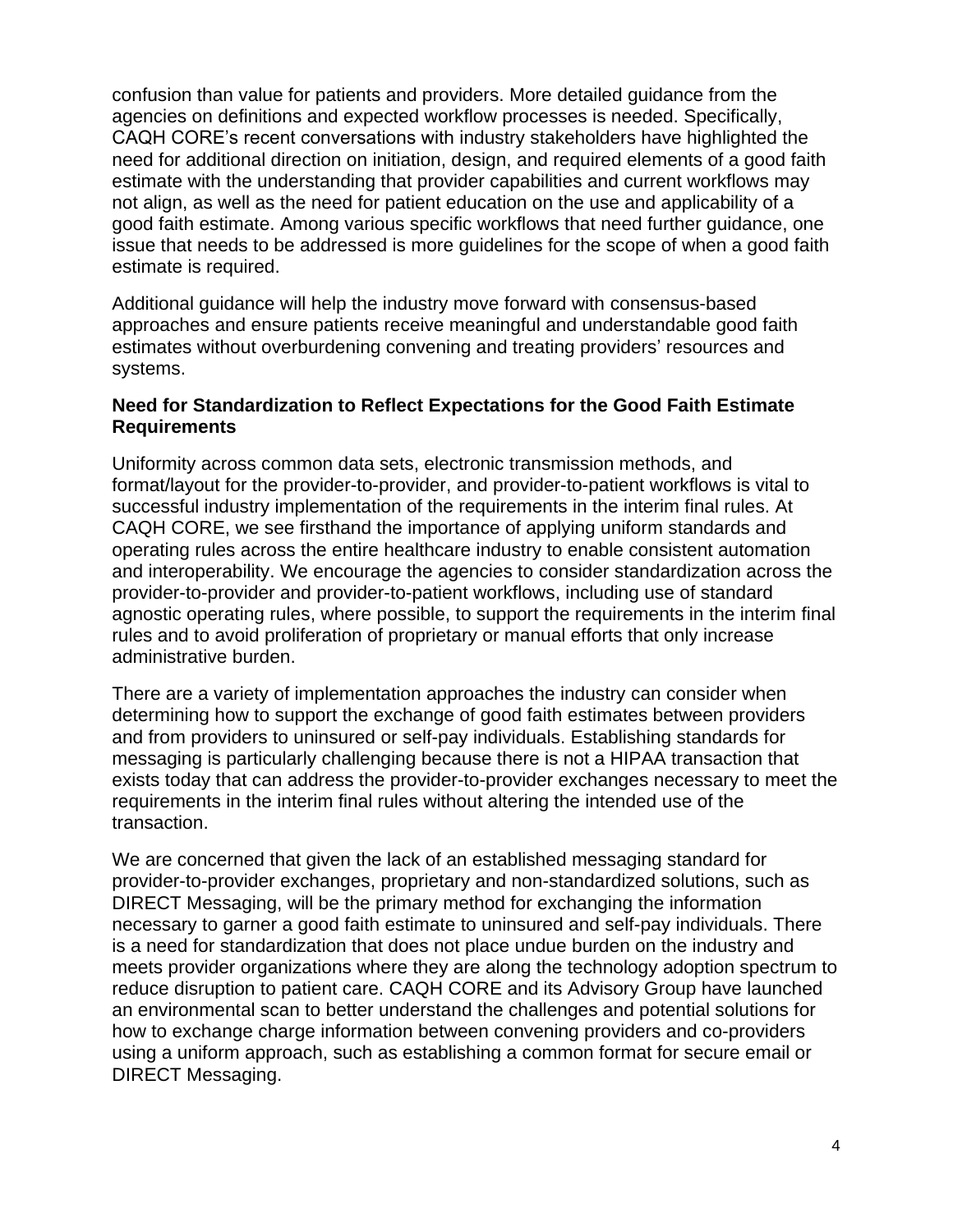#### **Need for Workflow to Reflect Expectations for the Good Faith Estimate Requirements**

Existing practice management systems are not designed to include the intersystem communication in the workflow required for providers to create a good faith estimate. The process of developing, testing, and implementing necessary updates to practice management systems to accommodate intersystem communication will take time to ensure appropriate workflow changes and resourcing.

This process will be especially burdensome to convening providers if a good faith estimate is required for all items and services for which a patient requests an estimate. Supplying the patient with the most accurate good faith estimate after each discussion regarding cost will require consistent and comprehensive data collection and staff time. We encourage the agencies to address these workflow issues and consider additional guardrails or guidance that could reduce the burden of this process including a phased implementation approach, more clarity on when a good faith estimate is required, and/or limiting the scope of items and services for which a patient can request a good faith estimate to higher cost items and services.

#### **The Role for Standard Agnostic Operating Rules**

Regardless of the standards used, industry needs consistency in the data content, infrastructure, connectivity, and format to prevent entities from using the same standard in different ways. Historically, CAQH CORE Operating Rules have addressed these gaps, aligning data and infrastructure expectations across standards for the same business process. This concept can be applied to the development of good faith estimates.

Data content and infrastructure operating rules can help define uniform expectations for good faith estimates and have the potential to accelerate the success of implementing the proposed requirements by capitalizing on existing value in backend systems, facilitating ease of technology transition, and supporting small or rural provider practices with fewer resources. Standard agnostic CAQH CORE Operating Rules include built-in flexibility to update requirements as the industry evolves and matures, providing structure for providers to interoperate, regardless of where they are on the technology adoption spectrum.

The most recent version of the [CAQH CORE Connectivity Rule vC4.0.0](https://www.caqh.org/sites/default/files/core/CAQH%20CORE%20Connectivity%20Rule%20vC4.0.0_0.pdf) includes requirements for the exchange of information using both SOAP and REST technologies to support the exchange of clinical and administrative data. This creates a standard agnostic approach to exchange information in a uniform manner. For example, entities may:

- Use CORE Connectivity vC4.0.0 to exchange the HIPAA-mandated X12 transactions
- Use CORE Connectivity  $vC4.0.0$  to exchange the HL7 FHIR standard to support good faith estimates via a REST API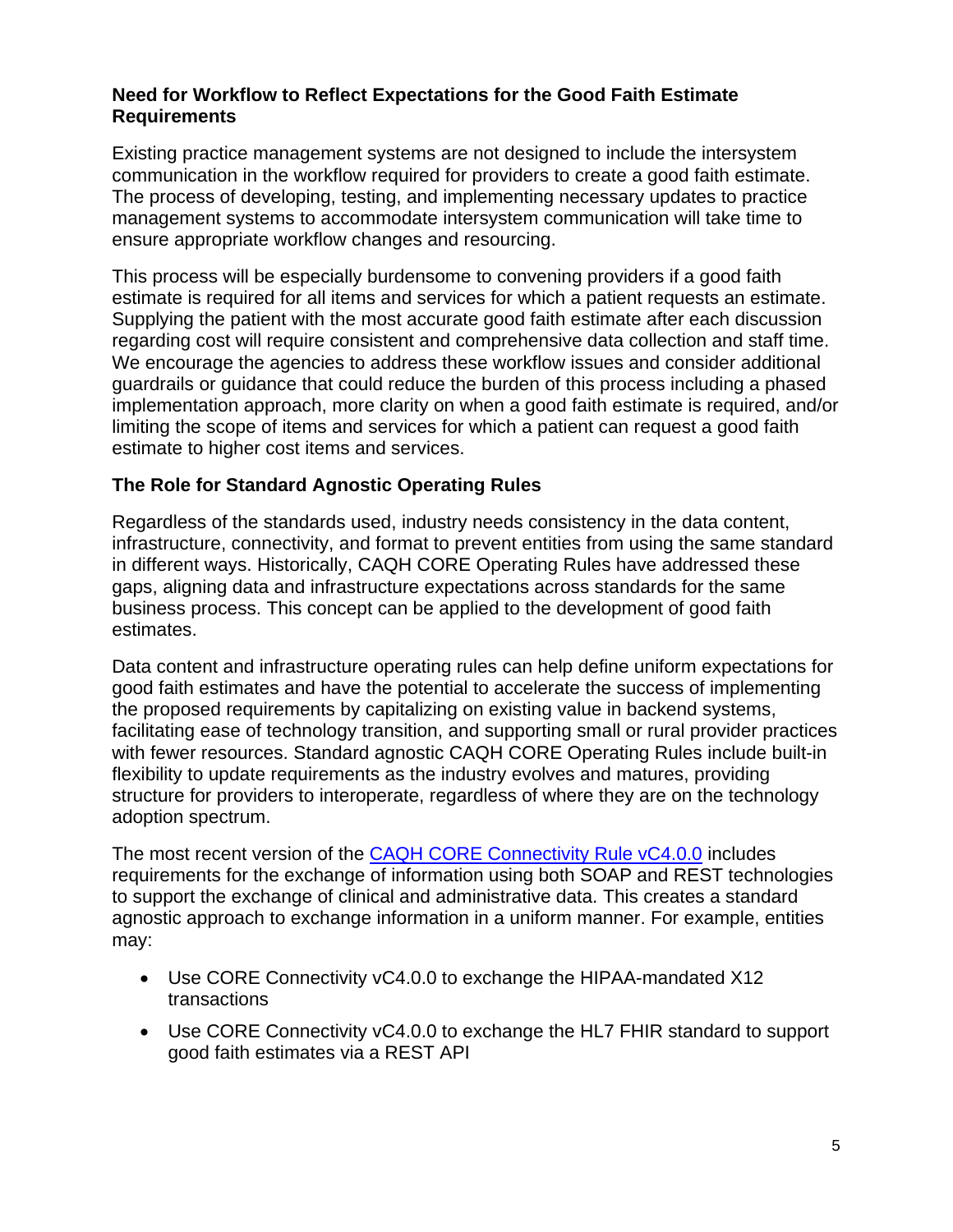As mentioned previously, the CAQH CORE Advisory Group is conducting an environmental scan to determine options for supporting the provider-to-provider exchange including connectivity method(s) and how operating rules may help. We encourage the agencies to review any guidance produced by this Advisory Group and consider naming or requiring development of the specific standards, methods, and associated operating rules recommended to support the transmission of the good faith estimate.

### **Using HIPAA to Drive Standard Provider to Patient Data Exchange to Support the Good Faith Estimate**

CMS already has authority to mandate operating rules for standards under Section 1104 of the Affordable Care Act. We encourage HHS and CMS to consider using its existing authority under the Administrative Simplification provisions in the HIPAA and expanded under the Affordable Care Act (45 C.F.R. § 162.910-930) to drive industrywide adoption of standards and operating rules to support the exchange of good faith estimates between providers and between providers and health plans. Specifically, Section 1172 of the Social Security Act states:

*The Secretary shall adopt standards for transactions, and data elements for such transactions, to enable health information to be exchanged electronically, that are appropriate for--"(A) the financial and administrative transactions described in paragraph (2); and "(B) other financial and administrative transactions determined appropriate by the Secretary, consistent with the goals of improving the operation of the health care system and reducing administrative costs.* 

This authority can be used to update existing standards and advance new and emerging standards for additional administrative functions, such as transmission of good faith estimate and advanced EOB information. In an industry-driven process, the National Committee on Vital and Health Statistics (NCVHS) hears industry feedback on new and emerging standards, and operating rules through comment letters and testimony to make a recommendation to the HHS Secretary on adoption. The process, which is enforceable by CMS, is open to the public, and as such, moves the entire industry forward together.

# **Next Steps: Bringing Industry to Consensus**

There is a need for an overarching strategy to consider how the requirements in the interim final rules will support the creation and transmission of a good faith estimate to an uninsured or self-pay patient without creating unnecessary burdens. Multiple stakeholders will need to collaborate across the healthcare industry to ensure successful implementation and comprehensive good faith estimates.